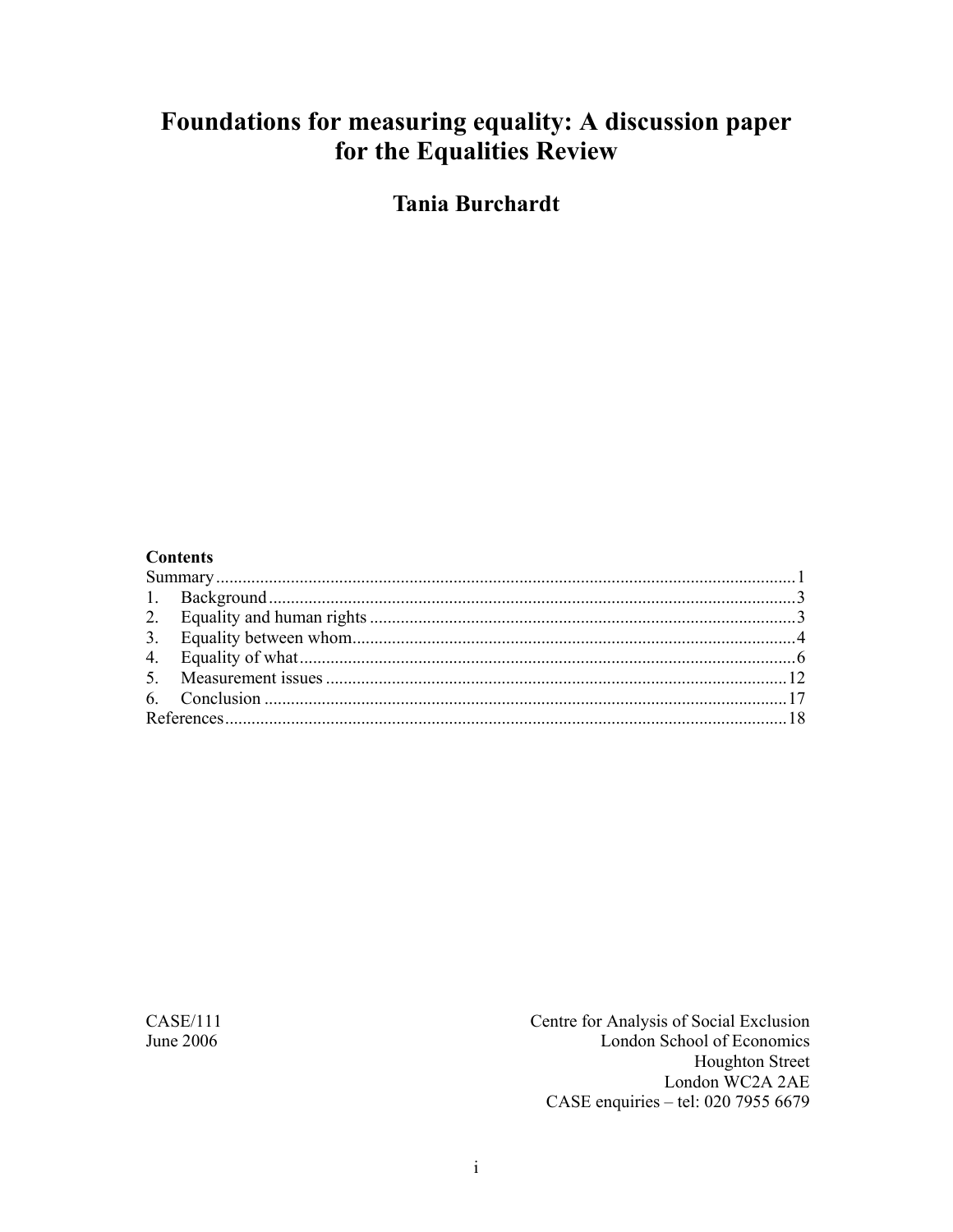#### **Centre for Analysis of Social Exclusion**

The ESRC Research Centre for Analysis of Social Exclusion (CASE) was established in October 1997 with funding from the Economic and Social Research Council. It is located within the Suntory and Toyota International Centres for Economics and Related Disciplines (STICERD) at the London School of Economics and Political Science, and benefits from support from STICERD. It is directed by Howard Glennerster, John Hills, Kathleen Kiernan, Julian Le Grand, Anne Power and Carol Propper.

Our Discussion Paper series is available free of charge. We also produce summaries of our research in CASEbriefs, and reports from various conferences and activities in CASEreports. To subscribe to the CASEpaper series, or for further information on the work of the Centre and our seminar series, please contact the Centre Manager, Jane Dickson, on:

| Telephone: | UK+20 7955 6679               |
|------------|-------------------------------|
| Fax:       | UK+20 7955 6951               |
| Email:     | $i$ .dickson@lse.ac.uk        |
| Web site:  | http://sticerd.lse.ac.uk/case |

#### © Tania Burchardt

All rights reserved. Short sections of text, not to exceed two paragraphs, may be quoted without explicit permission provided that full credit, including © notice, is given to the source.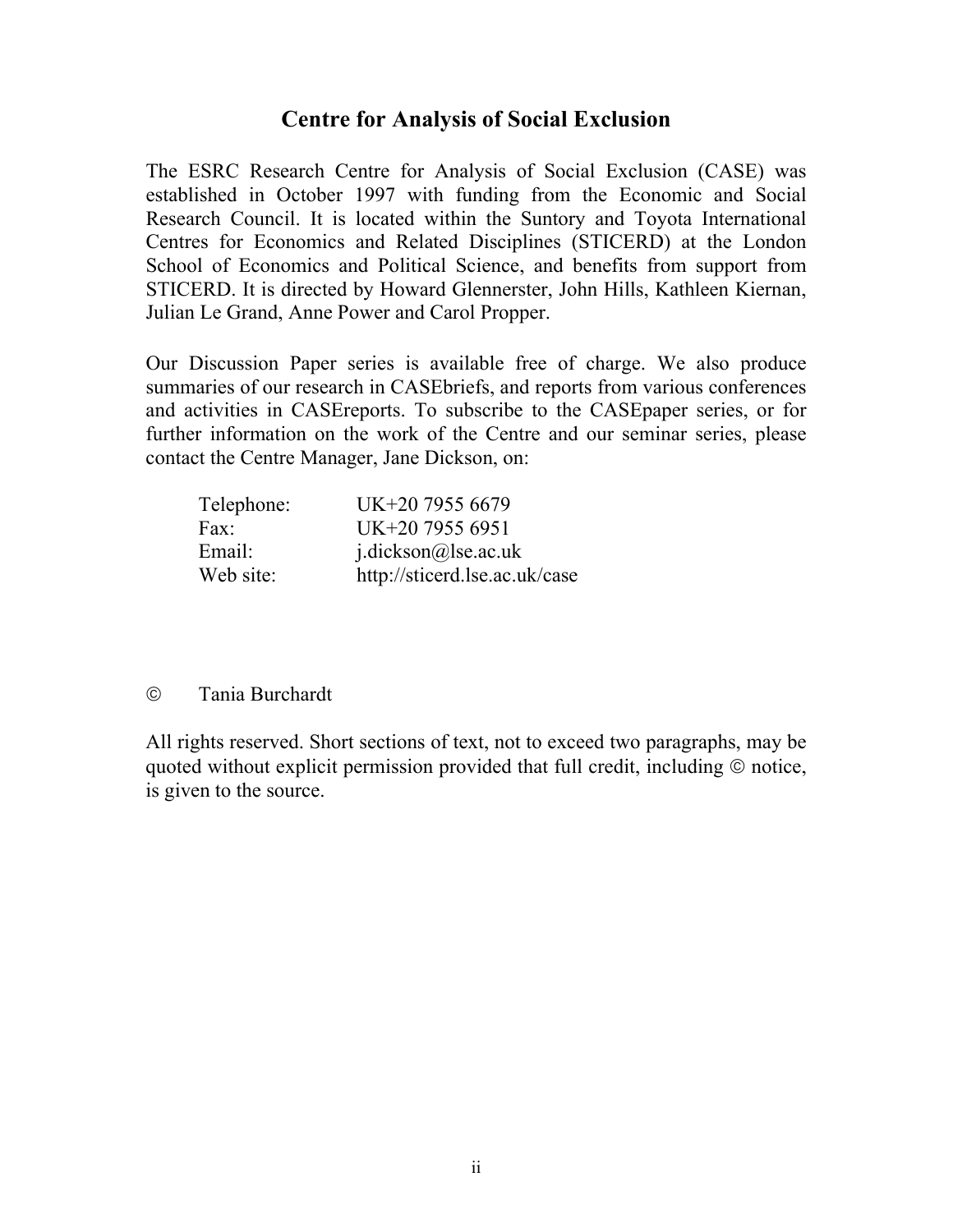## **Editorial Note**

The author is a Senior Research Fellow at the ESRC Centre for Analysis of Social Exclusion at the London School of Economics.

### **Acknowledgements**

I am grateful to Howard Glennerster, Polly Vizard, Andrew Burchardt and members of the Equalities Review panel and team for helpful comments and discussion in preparing this paper. Responsibility for any errors or omissions, and for the opinions expressed, rests with myself alone. In particular, the paper does not represent the view of the Equalities Review.

### **Abstract**

The Equalities Review is an independent panel set up by the UK government in 2005 to investigate the persistence of social inequalities and to make recommendations for the development of a unified Commission for Equality and Human Rights. This paper was originally written for the Review. It canvasses possible responses to the questions, 'equality between whom?' and 'equality of what?'. It argues that equality of outcome is intuitively appealing but risks ignoring variations in need, differences in values and preferences, and the importance of individual agency. A broad interpretation of equality of opportunity, such as is provided by the capability approach, can address these limitations, by focusing on the *substantive freedom* enjoyed by individuals. Substantive freedom may be limited by a lack of personal resources, or by the economic, social, political, cultural, and environmental conditions context in which the individual is operating. The paper concludes by identifying, and indicating solutions to, a number of measurement issues that arise in operationalising the capability approach.

Keywords: Equality, opportunity, capability approach JEL number: I31, I32

Email: t.burchardt@lse.ac.uk; phone: 020 7955 6700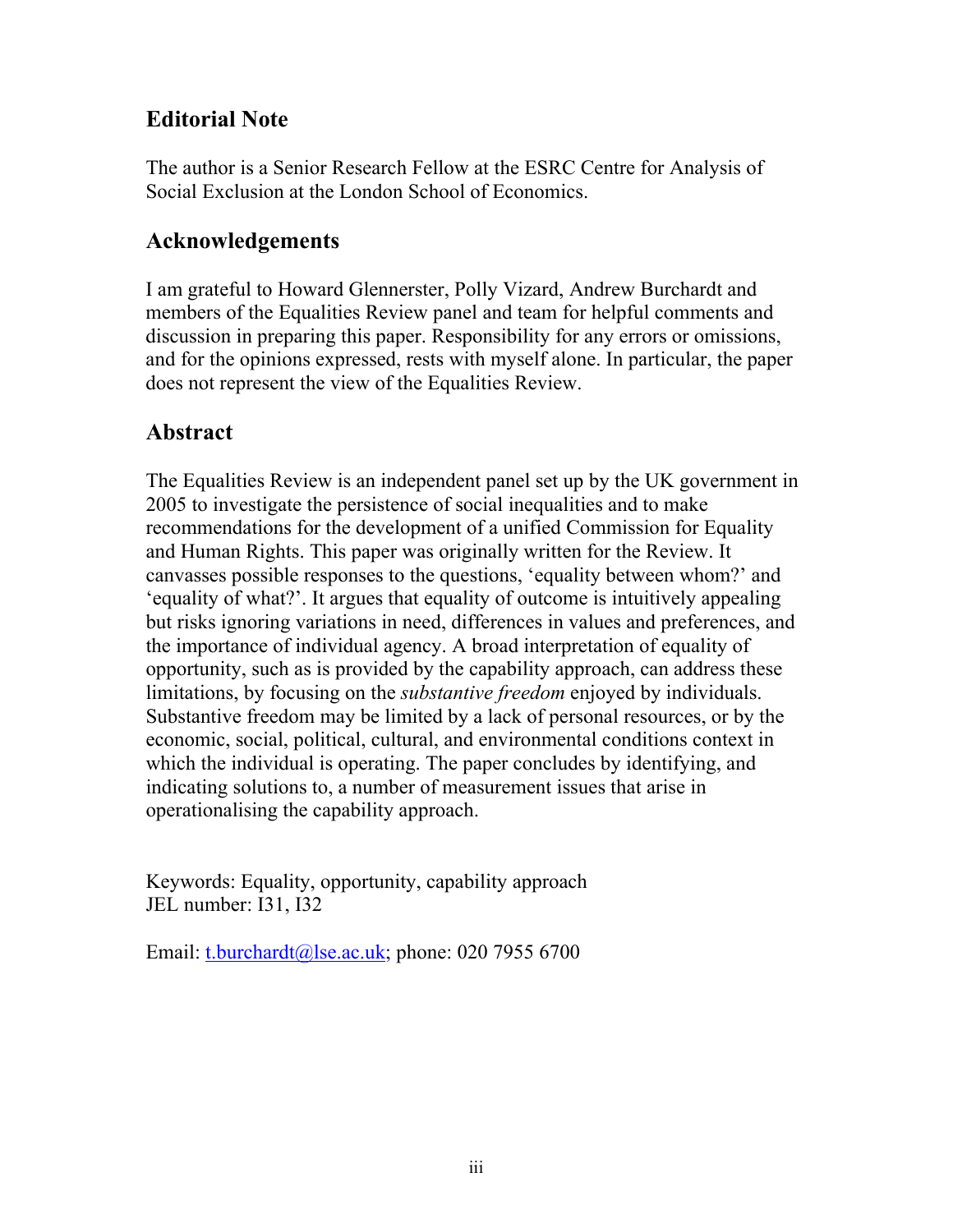#### **Summary**

Human rights specify minimum standards, whereas equality is concerned with people getting the same, or being treated the same, in some respect. Different concepts of equality can be distinguished by their responses to two key questions:

- $\triangleright$  equality between whom?
- $\triangleright$  equality of what?

The response to the first question has already been determined to some extent for the Equalities Review – the body overseeing the establishment of the single Commission for Equality and Human Rights in the UK. The Equalities Review is to be concerned about equality by sex, ethnicity, disability, sexual orientation, religion, and age. The selection of these characteristics is not random but is because they share two features:

- $\triangleright$  they are treated as beyond individual control;
- $\triangleright$  they are a source of significant discrimination and inequality.

On the basis of these two criteria, a key omission from the list is social class; its exclusion from the list would have to be justified explicitly on other grounds.

Responses to the question, 'equality of what?' can be grouped under three headings:

- $\triangleright$  equality of process
- $\triangleright$  equality of outcome
- $\triangleright$  equality of opportunity.

Equality of process may be an important component of discrimination but the concept is not sufficient to capture all forms of discrimination, let alone broader concerns about inequality.

Equality of outcome is intuitive and straightforward but risks ignoring:

- $\triangleright$  variations in need;
- $\triangleright$  differences in values and preferences;
- $\triangleright$  individual agency and responsibility.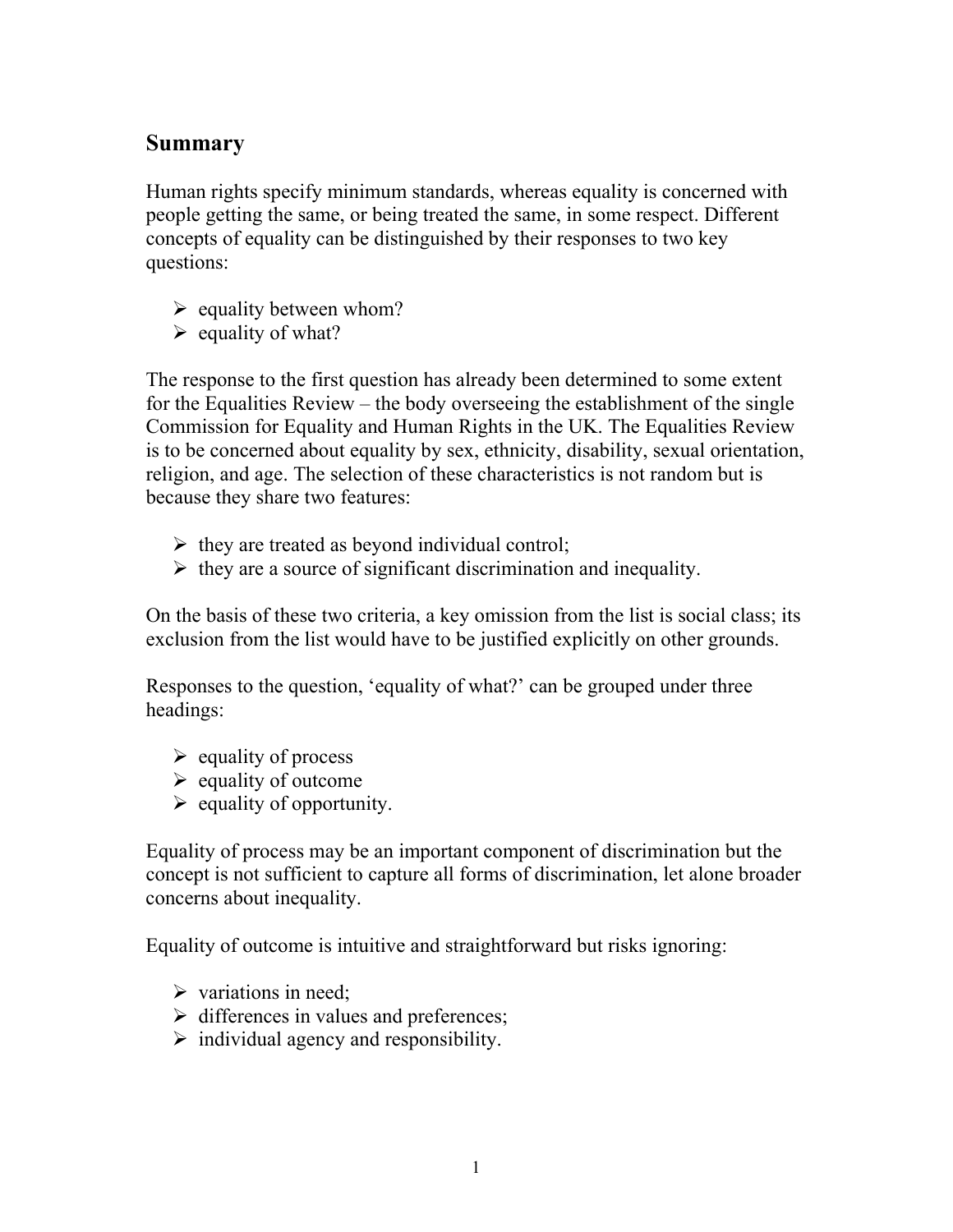Equality of opportunity can be interpreted in a variety of ways. A broad interpretation, such as the capability approach, addresses the limitations listed above for concepts based on equality of outcome.

Analysis of inequality according to the capability approach focuses on differences in the *substantive freedom* enjoyed by individuals, that is, in the things that they are able to do or be in their lives. Substantive freedom may be limited by a lack of personal resources, but also by the context in which the individual is operating – the economic, social, political, cultural, and environmental conditions.

A number of measurement issues arise:

- $\triangleright$  Selection of dimensions of inequality (capabilities). One possibility is to use existing frameworks, such as human rights instruments, as a starting point. An alternative is to engage in democratic deliberation (for example through public consultation) in order to develop or refine a list of important capabilities.
- $\triangleright$  Measuring opportunity. Distinguishing between differences in outcome which are due to differences in underlying values and preferences, and those which are due to differences in substantive freedom is always difficult. Direct measures of autonomy (choice and control) may be useful. More generally, progress can be made using a hierarchy:

basic capabilities, where any difference in outcomes can be safely assumed to be the result of differences in substantive freedom; intermediate capabilities, where any difference in outcomes can be assumed, for the purposes of public policy, to be the result of differences in substantive freedom;

complex capabilities, where supplementary evidence is needed on whether there are relevant differences in values and preferences between groups.

- $\triangleright$  Aggregation. Attempting to summarise inequality across dimensions is tempting but fails to respect the plurality of human ends and faces technical difficulties. Instead, the volume of information can be made manageable by using 'headline indicators'. 'Partial ranking' provides an alternative way to identify potential policy priorities.
- $\triangleright$  Inequality within groups. Further analysis is helpful to identify subgroups which may be particularly disadvantaged. However additional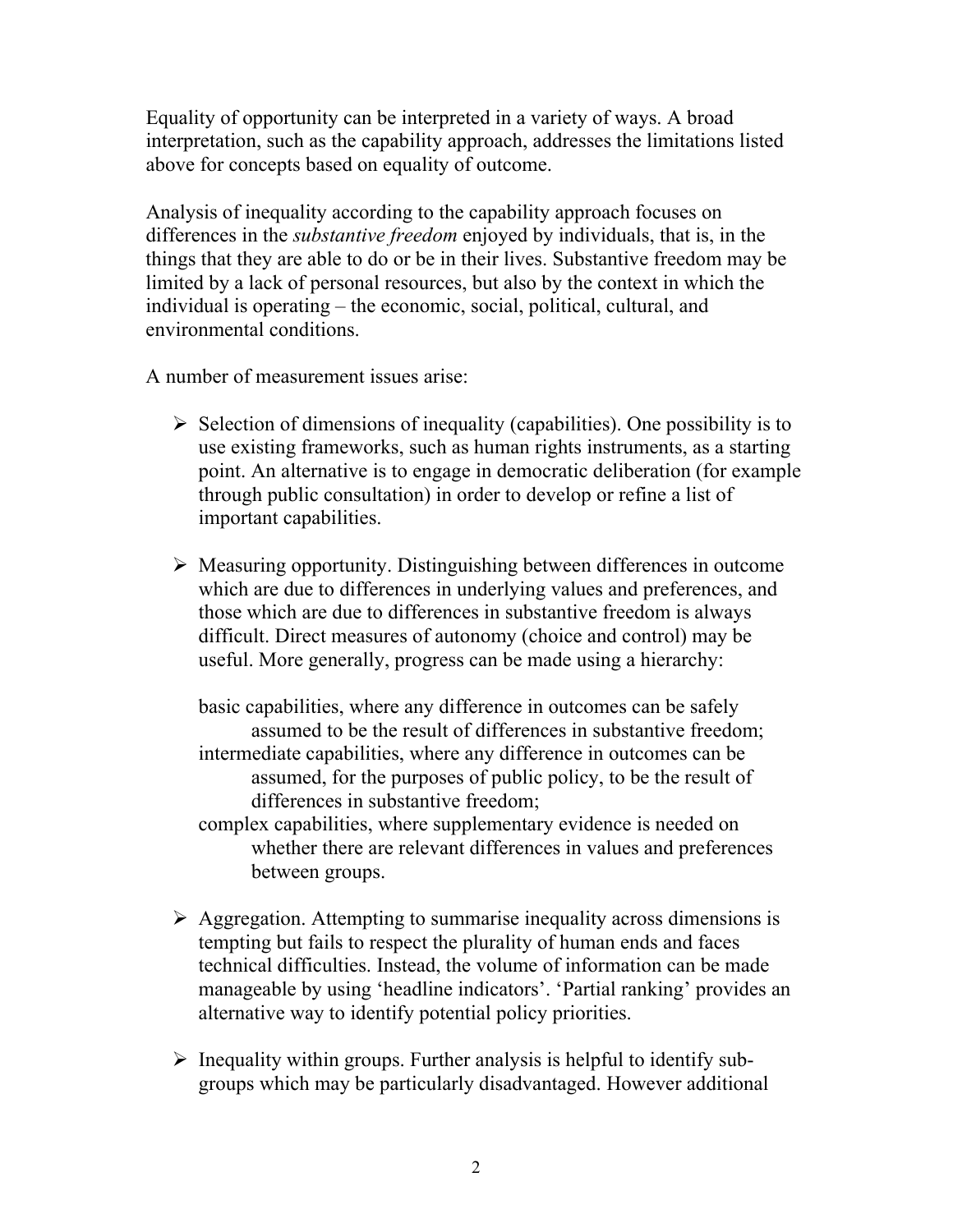sensitivity needs to be balanced against the risk of 'losing the message in the detail'.

The paper concludes that the capability approach provides the foundation for measures of inequality which meet a number of desirable criteria. The measures should be:

- $\triangleright$  well-grounded theoretically;
- $\triangleright$  multi-dimensional;
- $\triangleright$  transparent;
- $\triangleright$  quantifiable;
- $\triangleright$  capable of tracking change over time;
- $\triangleright$  applicable to inequality for each group (as defined by sex, ethnicity, disability, sexual orientation, religion and age).

However, the choice of measurement tool is, ultimately, a normative decision, because it depends on the underlying concept of equality.

# **1. Background**

This paper was written to inform the deliberations of the Equalities Review, an independent panel set up by the UK government in 2005 to investigate the persistence of social inequalities in the UK and to make recommendations for the development of the Commission for Equality and Human Rights. The Commission is due to be established in 2007 and will combine the roles of the current Commission for Racial Equality, Equal Opportunities Commission, and Disability Rights Commission together with taking responsibility for overseeing the Human Rights Act. Promoting age equality, equality between people of different sexual orientation, and of different religions will also become part of Commission's remit.

# **2. Equality and human rights**

We can start from the assumption that equality of some kind is important in its own right. Valuing equality means placing value on people getting the same, or being treated the same, in some respect. Although this may seem uncontroversial, it is worth noting that equality is a distinct value from, say, the principles of *sufficiency*, *priority* or *desert*. 1

-1

See Arneson (2002).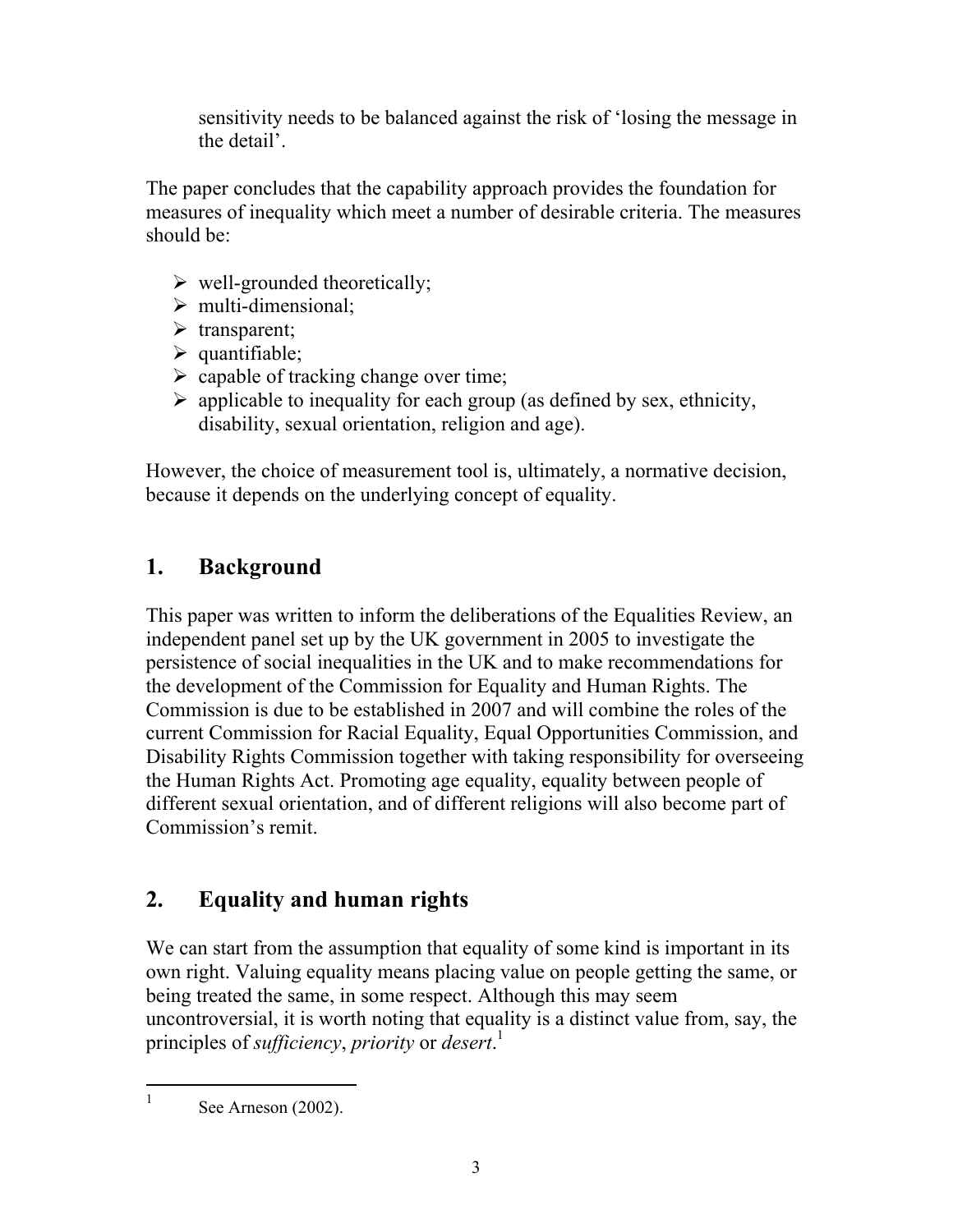- $\triangleright$  Sufficiency: everyone should reach at least a minimum threshold (eg a minimum standard of living).
- $\triangleright$  Priority: the needs of the worst off should take priority.
- $\triangleright$  Desert: people should get what they deserve.

The concept of equality needs further specification before it can be applied. Two critical questions are:

- (i) equality between whom, and
- (ii) equality of what.

These are considered in the following two sections.

The interpretation of the concept of **human rights** is contested, but human rights are generally understood to be minimum standards to which every individual is entitled. In this way they are closest to the principle of sufficiency. They serve to give priority (for example, over other claims on resources) to achieving a basic minimum for everyone.

Consistent with the principle of sufficiency, everyone has the same minimum entitlement, but there is nothing objectionable from the point of view of human rights in inequality between individuals above that threshold level. For example, everyone has the right to life (Article 2 of the European Convention on Human Rights, ECHR), but the existence of large inequalities in life expectancy for different social groups is consistent (potentially) with a state having met its obligations under the ECHR.

Human rights are unconditional and this is one feature which distinguishes them from other kinds of rights. Entitlement is on the basis of your humanity. For other kinds of rights, entitlement may be based on having fulfilled certain conditions or having attained a certain status. Thus linking rights to responsibilities at an individual level makes sense in the context of other rights, but not in the context of human rights.

# **3. Equality between whom**

Some of the parameters for the Equalities Review are already set. The basic comparisons will be between individuals in the UK according to their sex, ethnicity, disability, sexual orientation, religion and age. This identifies the relevant *unit of analysis* as the individual (rather than groups or nation states, for example); it identifies the relevant *population* as the UK; and it identifies the principal *characteristics for analysis* as the six listed.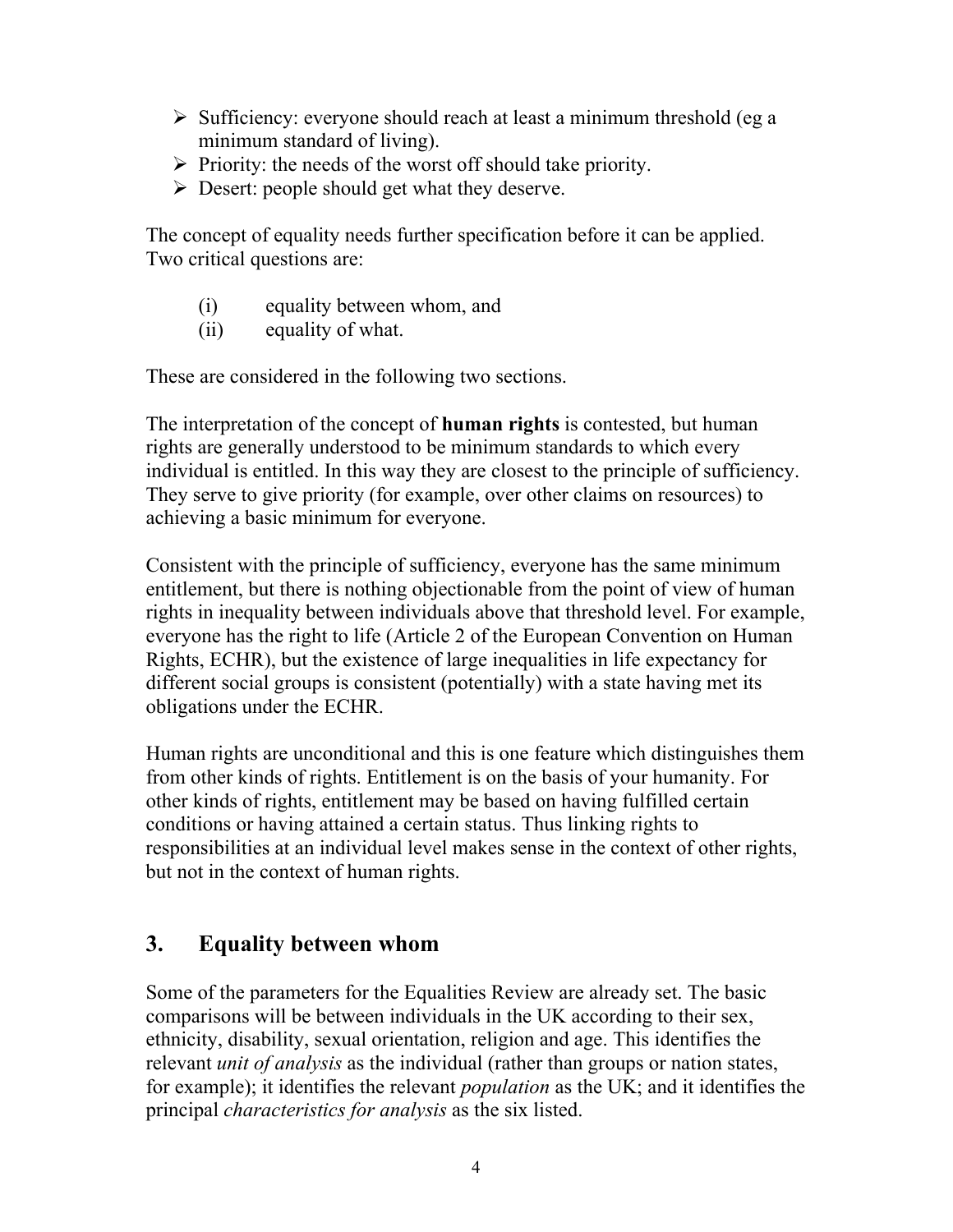Each of these specifications raises further questions, however. With respect to the **population**, one important issue is the distinction between residents and citizens. If current patterns of international migration continue, resident noncitizens will become an increasingly important minority.<sup>2</sup>

With respect to the **characteristics for analysis**, it is useful to consider the rationale for selecting these characteristics rather than any others. These characteristics share two relevant features:

- (i) the characteristic is treated as beyond an individual's control<sup>3</sup>;
- (ii) historically, the characteristic has been a source of significant discrimination and inequality.

The first feature is relevant because it is an important component of our belief that inequality due to this characteristic is unjust. To take a counterexample: even if wearing a mohican is associated with significant discrimination in employment (a plausible assumption), it is not a form of inequality which merits serious attention because the decision about whether or not to wear a mohican is clearly within an individual's control.

The second criterion, concerning whether the characteristic has historically been a source of significant discrimination or inequality, is necessary to avoid getting distracted by trivial or spurious inequalities. For example, eye colour is beyond individual control but since it is not, and has never been, a source of significant discrimination, it would be pointless to analyse inequality along these lines.

Using these two criteria, one key omission from the list of characteristics for analysis is social class.<sup>4</sup> Social class is determined very largely by family of origin and it is therefore reasonable to treat it as beyond individual control; it has also been a source of significant discrimination and inequality across most aspects of life since the advent of class society. There is a compelling case for

 $\overline{a}$ 

<sup>2</sup> Another issue which has recently come to the fore is the entitlement of people abroad subject to UK control, for example in the occupied territories in Iraq. This is mainly a question of human rights rather than equality, so it is not discussed further here.

<sup>3</sup> The expression '*treated* as beyond individual control' is important because, for example, an individual can in principle choose to change his or her sex, or his or her religion. However, it would not be reasonable to expect him or her to do so in order to avoid discrimination.

<sup>4</sup> In societies in which caste systems operate, caste would also be a strong candidate for inclusion in the list of potential grounds of discrimination.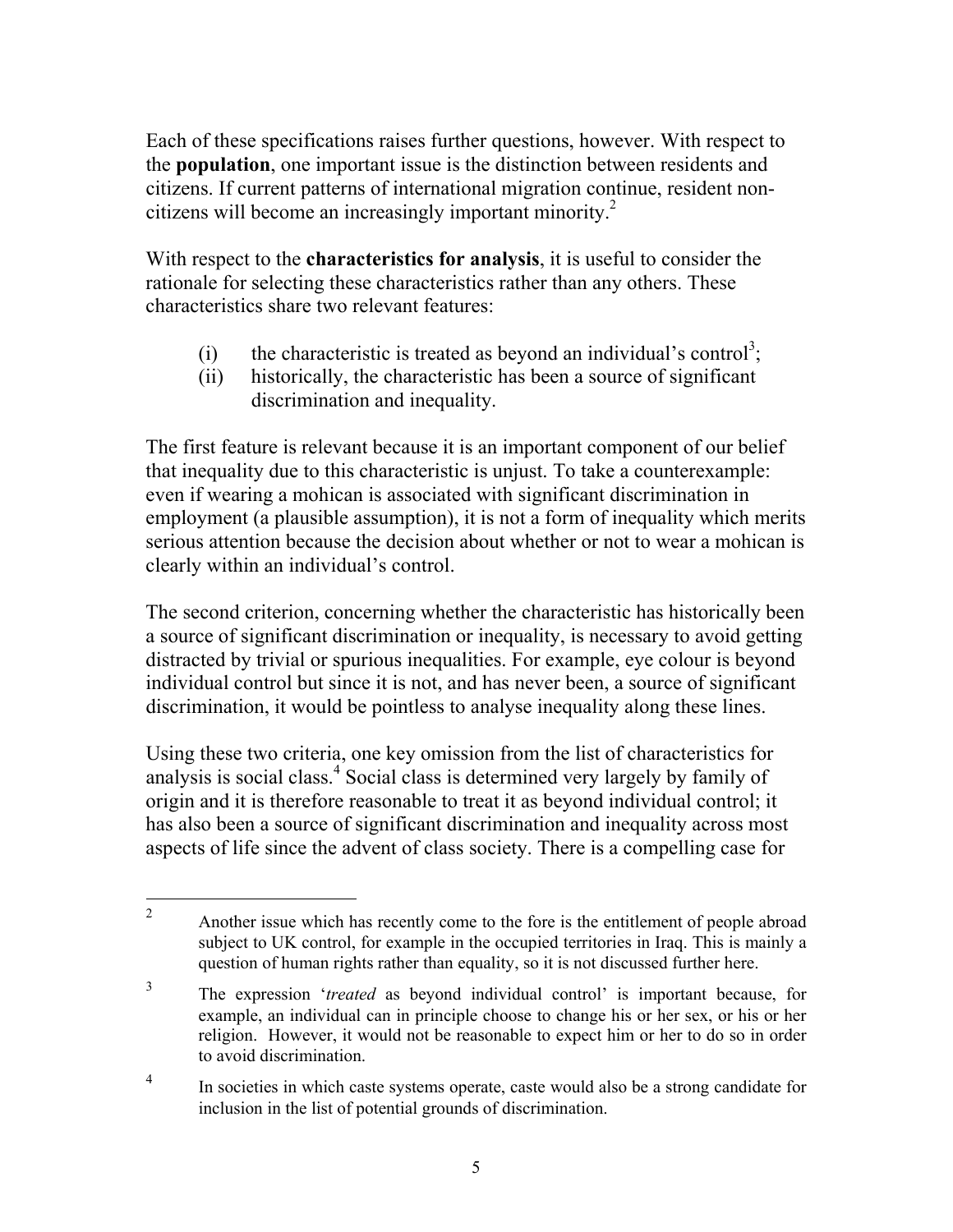including social class alongside other characteristics for analysis; its exclusion from the list would have to be justified explicitly on other grounds.

Taking individuals, rather than groups, as the **unit of analysis** is an important statement of what is sometimes called 'ethical individualism'. It means that each individual is regarded as important in his or her own right and that in no case should the interests of a group itself override the interests of individuals.<sup>5</sup>

Ethical individualism should not be confused with methodological individualism. The latter is criticised for failing to recognise that individuals are members of groups (and of many different groups simultaneously), and that they are acted upon by larger social structures such as the economy, public attitudes and so on. It is perfectly possible to combine ethical individualism (placing value on each individual) with methodological pluralism (individuals influence, and are influenced by, groups and wider social structures).

Further questions relating to taking individuals as the unit of analysis are addressed in section 4 below on measurement issues.

## **4. Equality of what**

Responses to the question, 'equality of what?' can be grouped under three broad headings, although as will become clear in the discussion below, the distinctions between them are not always clear cut:

- $\triangleright$  equality of process
- $\triangleright$  equality of outcome
- $\triangleright$  equality of opportunity.

#### *4.1 Equality of process*

 $\overline{a}$ 

Equality of process is concerned with ensuring that people are treated in the same manner. One example is equality of respect (Wolff, 1998). Although maintaining equality of respect almost certainly requires avoiding very wide inequality of material resources or opportunities, nevertheless it is the quality of

<sup>5</sup> To be clear, this applies in instances where the interests of a group entity conflict with the interests of individuals. For example, if the survival of a religious group is threatened because an insufficient number of young people choose to observe that religion, ethical individualism asserts that the individuals' freedom of belief takes priority over the need of the group to sustain itself. Ethical individualism does not imply that the effects of one individual's behaviour on other individuals (who may or may not form part of a group) should be disregarded.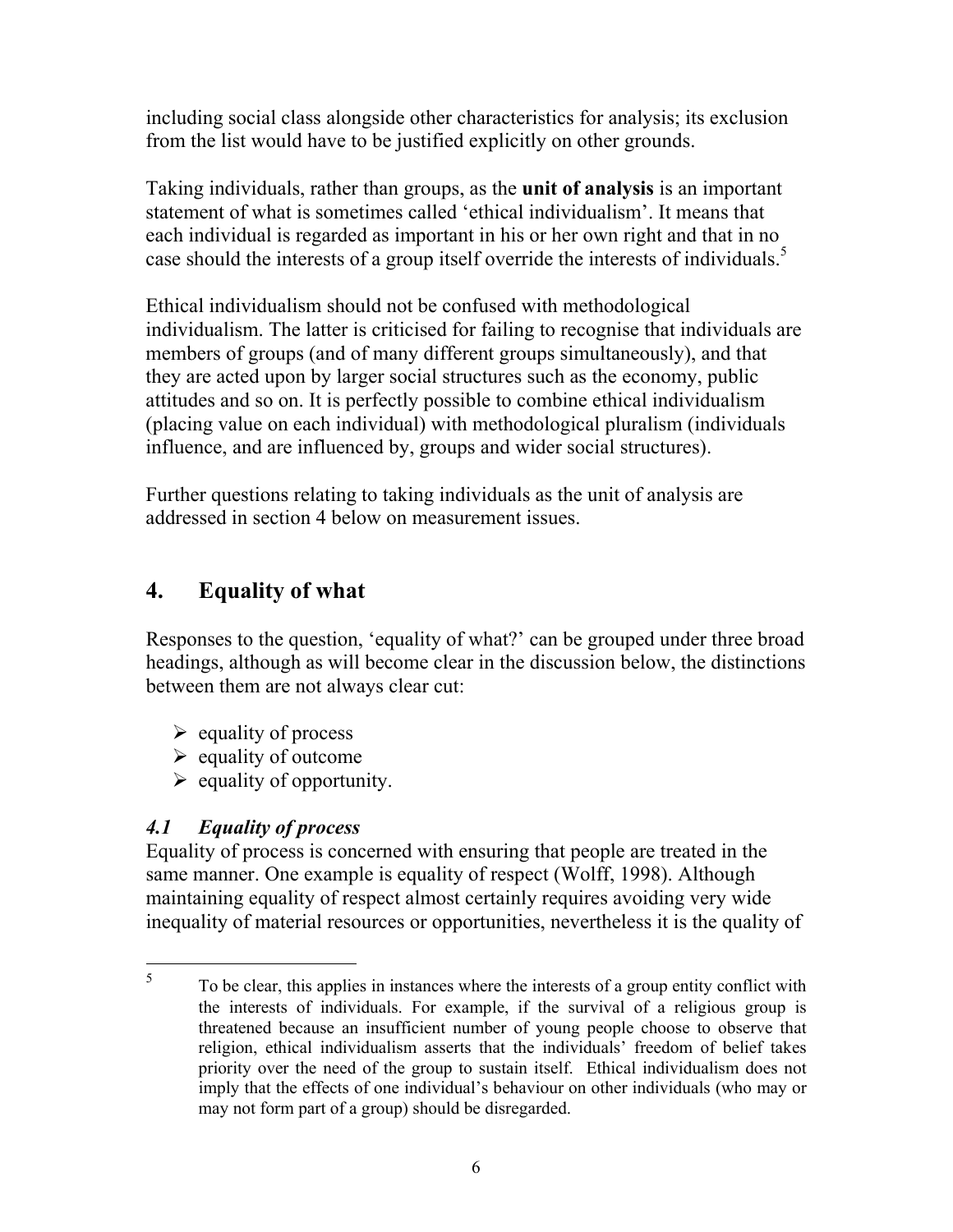relations between people, the interactions between them, and the interactions between people and institutions which are the focus of analysis, not the distribution of any particular outcomes.

Some human rights, for example, the right to a fair trial (ECHR Article 6), can be seen as enshrining aspects of equality of process. It is tempting, too, to think of non-discrimination as a matter of equality of respect and indeed some aspects of non-discrimination (freedom from being insulted in the workplace, for example) could be conceptualised in this way. However, discrimination does not always imply disrespect. Discrimination against disabled people often takes the form of lack of access to buildings, transport and information for example, which is better captured by the idea of inequality of opportunity (and outcome) than inequality of respect.

#### *4.2 Equality of outcome*

The most intuitive idea of equality is probably equality of outcome – equal shares of the cake. Outcomes may be defined in terms of material resources, resources more broadly (including, for example, education, health, and social capital), or some overarching concept of welfare or subjective well-being. Inequalities of outcome are easier to measure than either inequality of process or inequality of opportunity, because one can simply observe who has how much of what. The most widely used example is the distribution of income across individuals and indeed this concept is sometimes treated as synonymous with 'inequality'.

Despite its convenience and popularity, equality of outcome in its crudest form is not well-supported philosophically. In particular, allocating equal shares of some or all goods to all individuals risks ignoring:

- $\triangleright$  variations in need:
- $\triangleright$  differences in values and preferences; and
- $\triangleright$  individual agency and responsibility.

Variations in need mean that the same allocation of resources does not facilitate the same opportunity to achieve a valuable goal (say, an adequate standard of living) for everyone, and this is, arguably, unjust. A disabled person needs more resources than a non-disabled person, for example, in order to achieve the same standard of living.

The second difficulty with equality of outcomes is that if individuals differ in their values and preferences, the same outcome will be more valuable to some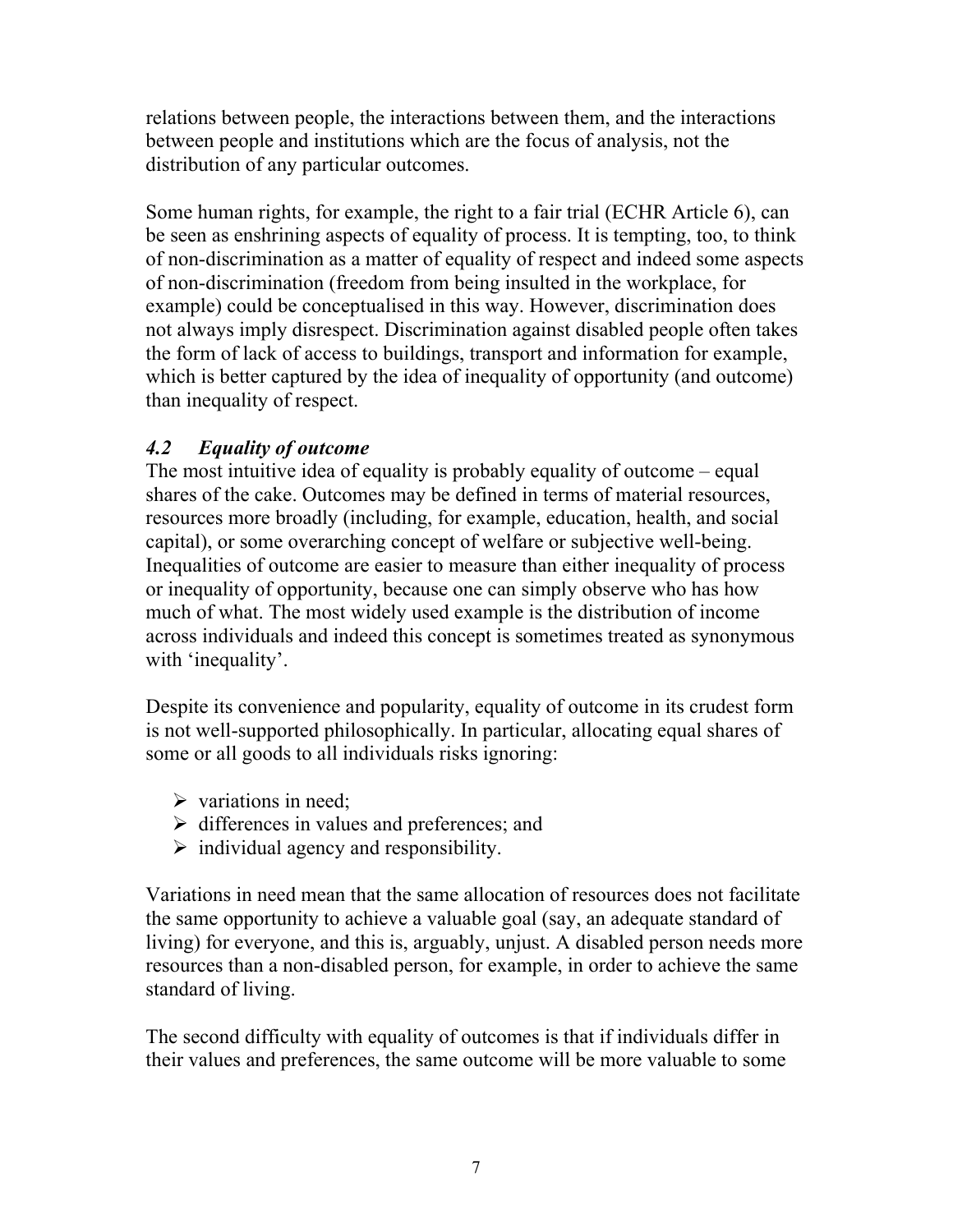than to others.<sup>6</sup> Participating in music-making is great if that is what you want to do, but not so good if you are an unwilling participant, or if you would rather be spending your time doing something else. What is valuable here is the equal *opportunity* to participate, should you wish to do so, not the equal outcome of everyone actually engaging in music-making.

A related point is that equality of outcome, at least in a crude form, leaves little scope for individuals to determine a course of action and have a reasonable expectation of enjoying (or suffering) the consequences of it. If I train to run the marathon, only to find that in the race itself the organisers allocate to me a handicap in exact proportion to my fitness, I have lost the chance to formulate and pursue a plan of action.<sup>7</sup> In other words, equality of outcome, if applied across the board, leaves little scope for individual agency or responsibility.

#### *4.3 Equality of opportunity*

 $\overline{a}$ 

Responding to these three concerns leads one to consider equality of opportunity. Broadly speaking, whether or not an individual has the opportunity to do something, for example, enter higher education, depends on the resources available to her, her skills and talents, the effort she makes, the institutional setting in which she is operating and possibly a certain amount of luck. Interpretations of equality of opportunity differ according to which of these components are considered legitimate sources of variation in the opportunities open to people, and which are not. This is represented in the diagram below.

<sup>6</sup> This difficulty, and the variations in need problem, might lead one to adopt a subjective measure of well-being, which can reflect both the extra needs some individuals have, and the different values placed by individuals on different outcomes. However, subjective metrics face other significant drawbacks which there is not space to consider here. See Sen (1985).

<sup>7</sup> It is often argued that equality of outcome would create an incentive for individuals to free-ride. Why should they labour when the benefit they receive will not depend upon the effort they make? Whether or not this is a valid argument, it concerns *efficiency* rather than *equity*. By contrast, the argument in the text seeks to highlight a tension between equality of outcome and individuals' ability to shape their own lives, which is assumed to be ethically desirable.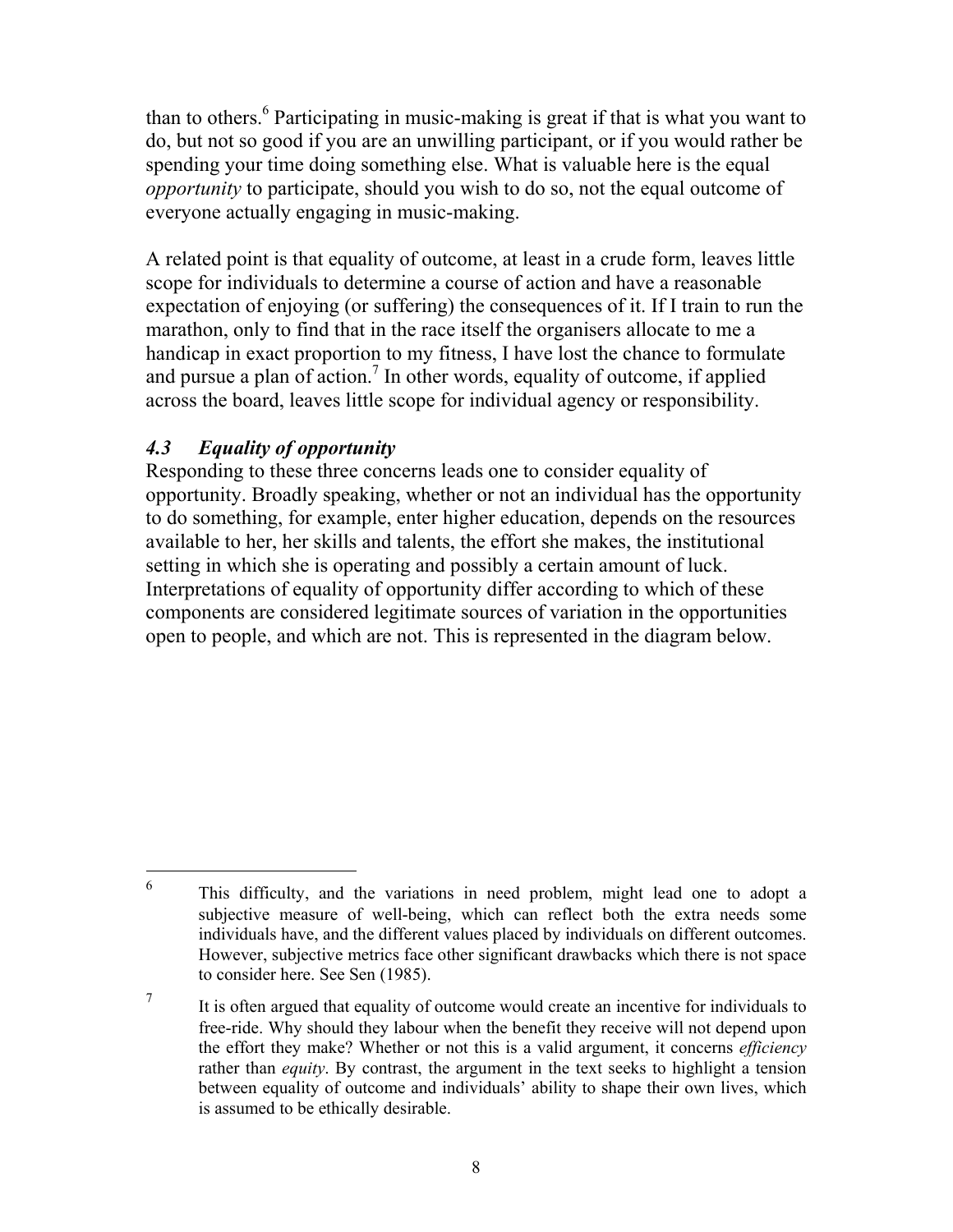

A **meritocratic interpretation** of equality of opportunity holds that whether an opportunity is open to you should depend only on your talents and the effort you make. Inequalities of outcome which are due irrelevant characteristics, such as gender or social class, are not justifiable. In practice, this is often taken to mean being 'blind' to characteristics and influences, other than talent and effort, and this assessment is made at a particular point in time for a particular purpose, for example, university entry. Unfortunately, simply ignoring gender and social class, and in particular failing to take account of the *cumulative* effect of disadvantage on the talents someone has been able to develop or the 'effort' someone has able to demonstrate, means that such assessments do not succeed in achieving their goal of meritocratic assessment, let alone any fuller idea equality of opportunity.

The arguments used to support meritocracy often have a certain appeal – selecting the best person for the job, using resources efficiently, and so on – but can lead to unpalatable conclusions. For example, suppose someone is born with characteristics which are not regarded as 'meritorious': they are not particularly intelligent, sporty, beautiful or artistic. Such a person may work just as hard as his or her more talented sibling, but end up with limited education, poor employment conditions and a lifetime of poverty, and this is entirely consistent with equality of opportunity interpreted as meritocracy. Discomfort with this conclusion informs the basic premise of **'responsibility egalitarianism'**: circumstances beyond an individual's control should not be allowed to influence the opportunity he or she has to thrive (Dworkin, 2000; Roemer, 1998). Since the talents you are blessed with – or the lack of talent you are cursed with – is not something for which you can reasonably be held responsible, you should be compensated for the effects of these on the opportunities available to you. Thus, for example, additional resources should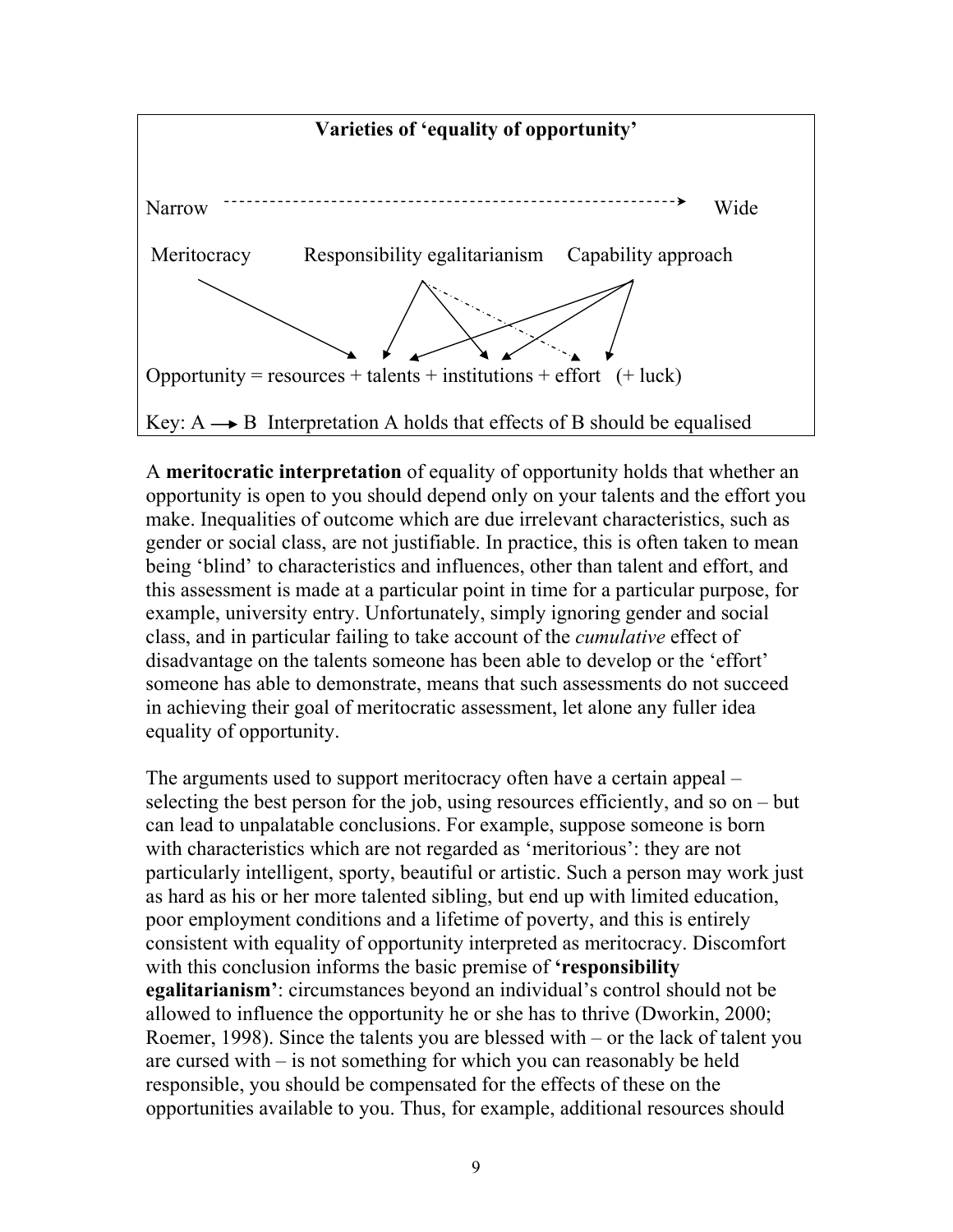be devoted to those with lower ability to help them to gain educational qualifications, and disabled people should be given help with extra costs of living, and so on. Under full equality of opportunity of this kind, in principle, inequalities of outcome would arise only as a result of differences in effort or as a result of free choice.<sup>8</sup>

There are two drawbacks to this interpretation. Firstly, it is very difficult both in theory and in practice to distinguish between differences which are due to circumstances beyond individual control and those which are due to free choice/effort. If a school student does badly in his GCSEs, how are we to tell to what extent that is due to his lack of revision and to what extent due to lack of parental support, poor early schooling, and so on? Even if the balance of probabilities is that is due to lack of revision, how can we tell to what extent that in turn was the result of pressures at home or just sheer idleness?

Secondly, by focusing on the distinction between choice and constraint for the *individual*, responsibility egalitarianism runs the risk of ignoring the crucial role played by institutions in shaping the opportunities available to people. Institutions include formal institutions like the criminal justice system, economic institutions such as the labour market, and social institutions including social attitudes and culture. Disregarding the role of institutions can result in underestimating inequality of opportunity, by attributing the poor outcome someone experiences to their lack of effort or their free choice. More seriously, the policy responses which are prioritised tend to be targeted at individuals – personal advisors, attitudinal change, financial compensation rather than tackling the underlying structural and institutional barriers. Similar arguments are made forcefully by those who identify institutional racism over and above individual instances of discrimination, and by advocates of the social model of disability.

The **capability approach** addresses these two concerns by focusing *substantive freedom*, that is, what people are able to do or be in their lives (eg Sen, 1985, 1998, 1999).<sup>9</sup> Substantive freedom may be limited by a lack of personal resources, but also, crucially, by the context in which the individual is operating – the economic, social, political, cultural, even environmental conditions which determine what he or she can achieve, given his or her endowments and entitlements. According to the capability approach, the appropriate answer to

 $\overline{a}$ 

<sup>8</sup> Roemer (1998) acknowledges that some characteristics beyond individual control can affect the amount of effort an individual can make, and attempts to take account of this in his framework.

<sup>9</sup> 'Substantive freedom' and 'capability' are used interchangeably: both mean the range of valuable things that an individual is able to be or do in his or her life.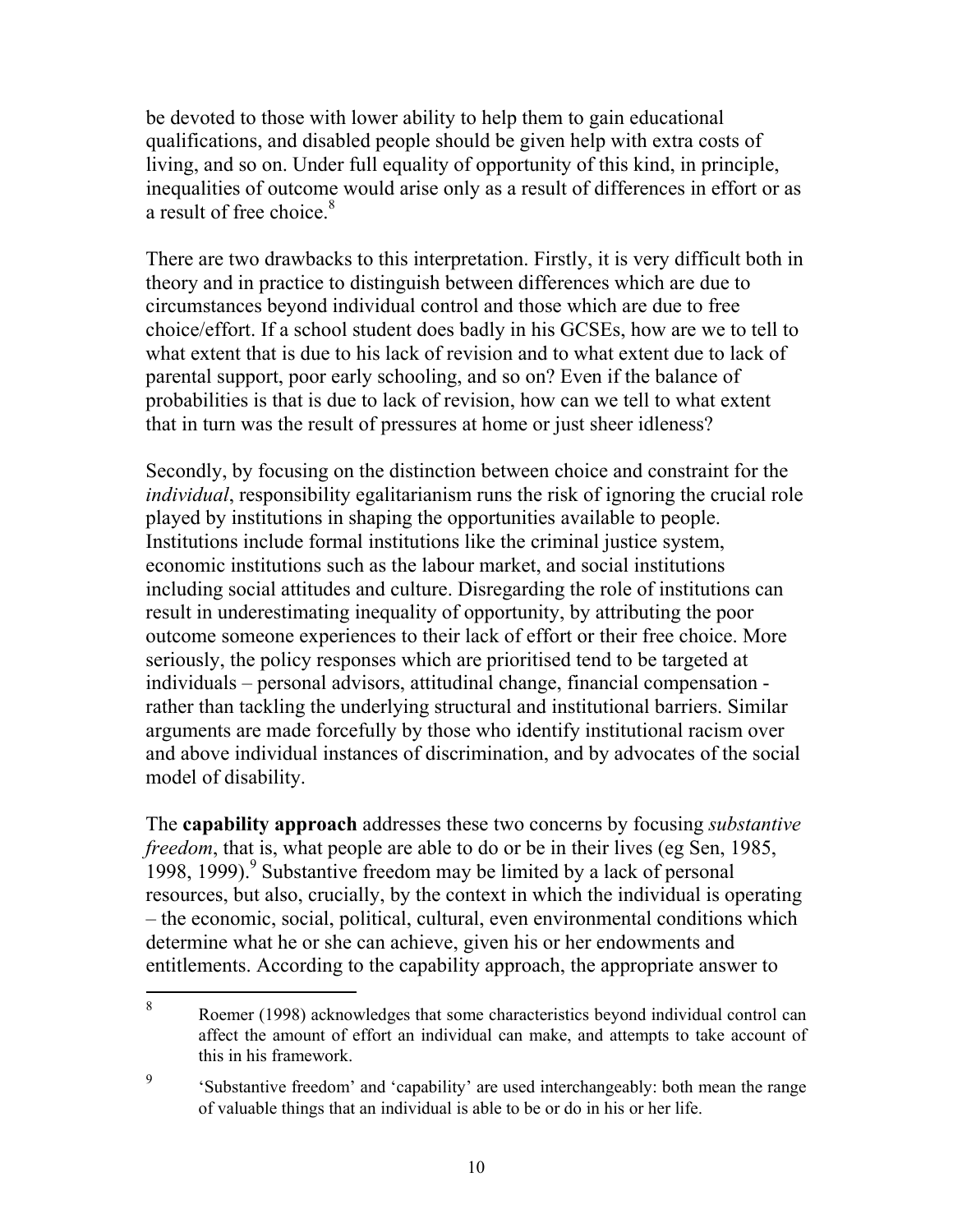the question with which this section began, 'Equality of what?', is 'substantive freedom'.

The capability approach has a number of advantages in comparison to the other concepts of equality canvassed in this section:

- $\triangleright$  it can incorporate many aspects of equality of process. For example, the right to a fair trial can be reformulated as the substantive freedom to seek and receive justice in the legal system. However, the capability approach is not limited to considerations of process.
- $\triangleright$  it accommodates variations in need. An individual who has greater needs, for example, because she has children to look after, will need more flexible institutional arrangements and greater material resources, in order to have access to the same capability set (including employment, mobility, good health, and so on) as an individual without those additional needs.
- $\triangleright$  diversity of values and preferences is supported by focusing on the *substantive freedom* individuals have to achieve valuable objectives, rather than on the outcomes themselves. Individuals may choose whether or not to make use of the opportunities they have open to them. This avoids the paternalism or authoritarianism which is sometimes associated with policies framed in terms of achieving equality of outcome.
- $\triangleright$  the accumulation of advantage and disadvantage over a lifetime is acknowledged, firstly, by emphasising the way in which institutions and policies tend either to enhance or stunt the development of capabilities (for example in education), and secondly, by analysing what an individual is able to be or do in the present, based on his/her current circumstances and the characteristics s/he has acquired to date.
- $\triangleright$  distinguishing between differences in outcome which are due to differences in underlying values and preferences, and those which are due to differences in opportunity is a difficulty for the capability approach, as for other versions of equality of opportunity. However, some progress can be made within the capability approach, as explored in section 4 below, by enriching narrowly-defined information about outcomes for individuals with information about their values and information on groups, institutions, and policies.

The capability approach has been gaining support in academic circles for some time and there is a growing body of literature (HDCA, 2005). In recent years the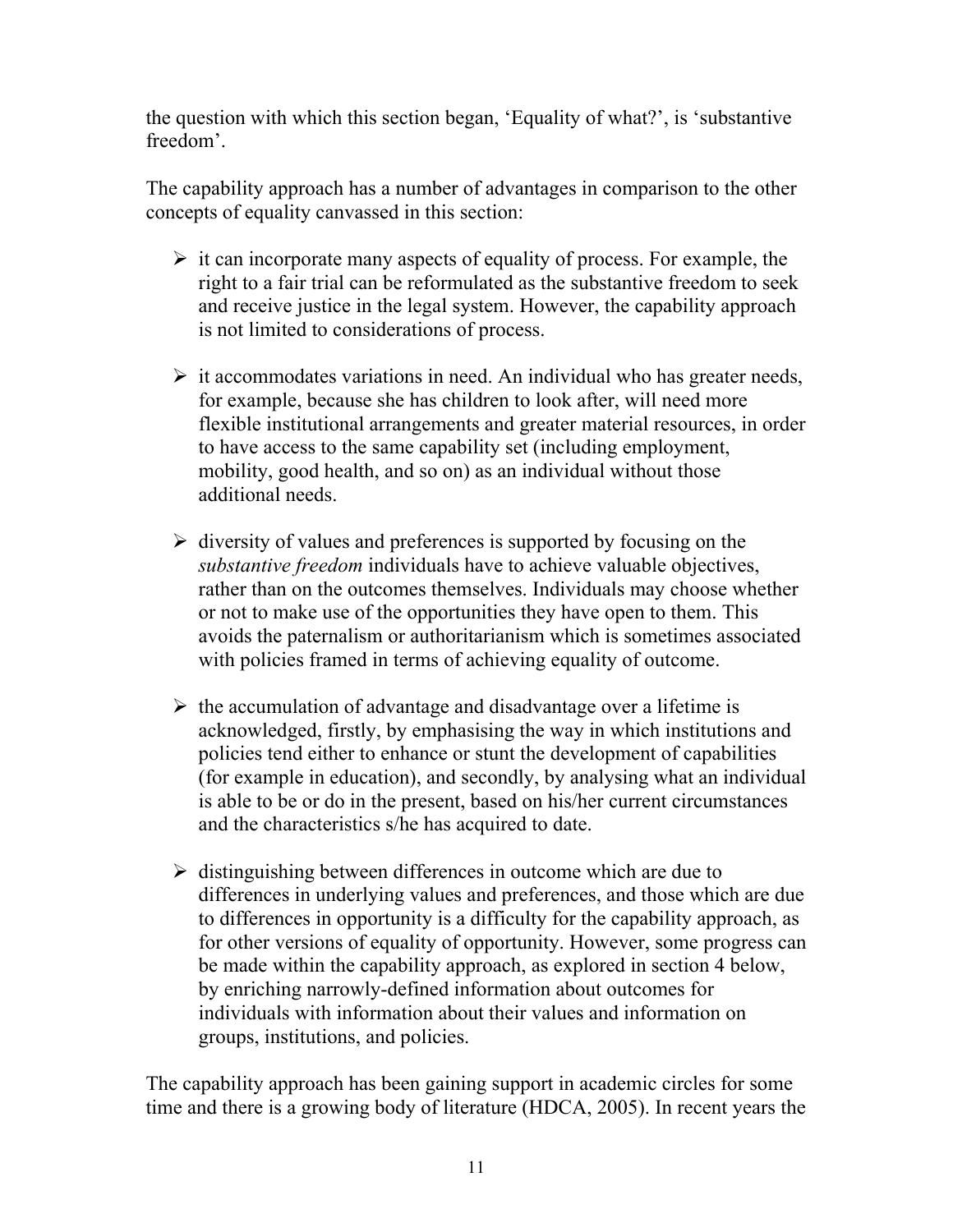approach has also begun to be applied in policy settings. The United Nations Development Programme annual Human Development Reports are one important application and the most recent report included in-depth analysis of inequality in Western countries as well as in poorer nations (UNDP, 2005). The German government's national action plan on poverty and social inclusion adopted a capabilities framework (European Commission, 2003). A recent speech by the UK Chancellor of the Exchequer quoted the work of Amartya Sen (Brown, 2005). Nevertheless there are some tricky issues in the application of the approach which remain to be resolved, and these are taken up in the next section.

### **5. Measurement issues**

#### *5.1 Multidimensionality*

A multidimensional measure is appropriate where the underlying concept – in the case of the capability approach, the substantive freedom individuals enjoy – is itself multidimensional. Such an observation immediately raises the question, which dimensions? What capabilities, or aspects of substantive freedom, is it important to measure?

There are two types of response to this in the literature. The first seeks to identify significant dimensions *a priori*. Many frameworks already exist. The human rights framework offers one promising avenue, particularly if extended to include the UN instruments on economic and social rights, in addition to the civil and political rights incorporated into the ECHR (Vizard, 2005). Careful analysis of people's activities and interactions can lead to the derivation of a hierarchy of human need (Doyal and Gough, 1991). The Human Development Reports mentioned above use a stripped-down version of just three basic capabilities: life expectancy, literacy, and income (UNDP, 2005). Alternatively, some work on social exclusion has used four key dimensions: consumption (covering income, standard of living, and access to services), production (including access to, and conditions of employment, but also education and training, parenting, caring and volunteering), social interaction (social isolation, cultural activities, leisure) and political participation (interpreted as having a say over important aspects of your life, as well as more formal types of participation).

The second response to the problem of identifying which capabilities to measure – and the one advocated by Sen, among others - is to acknowledge that there is no uniquely correct answer; rather the selection is a normative process which will be influenced by the context and purpose of the evaluation. For it to have validity, the process of selection needs to be as transparent, well-informed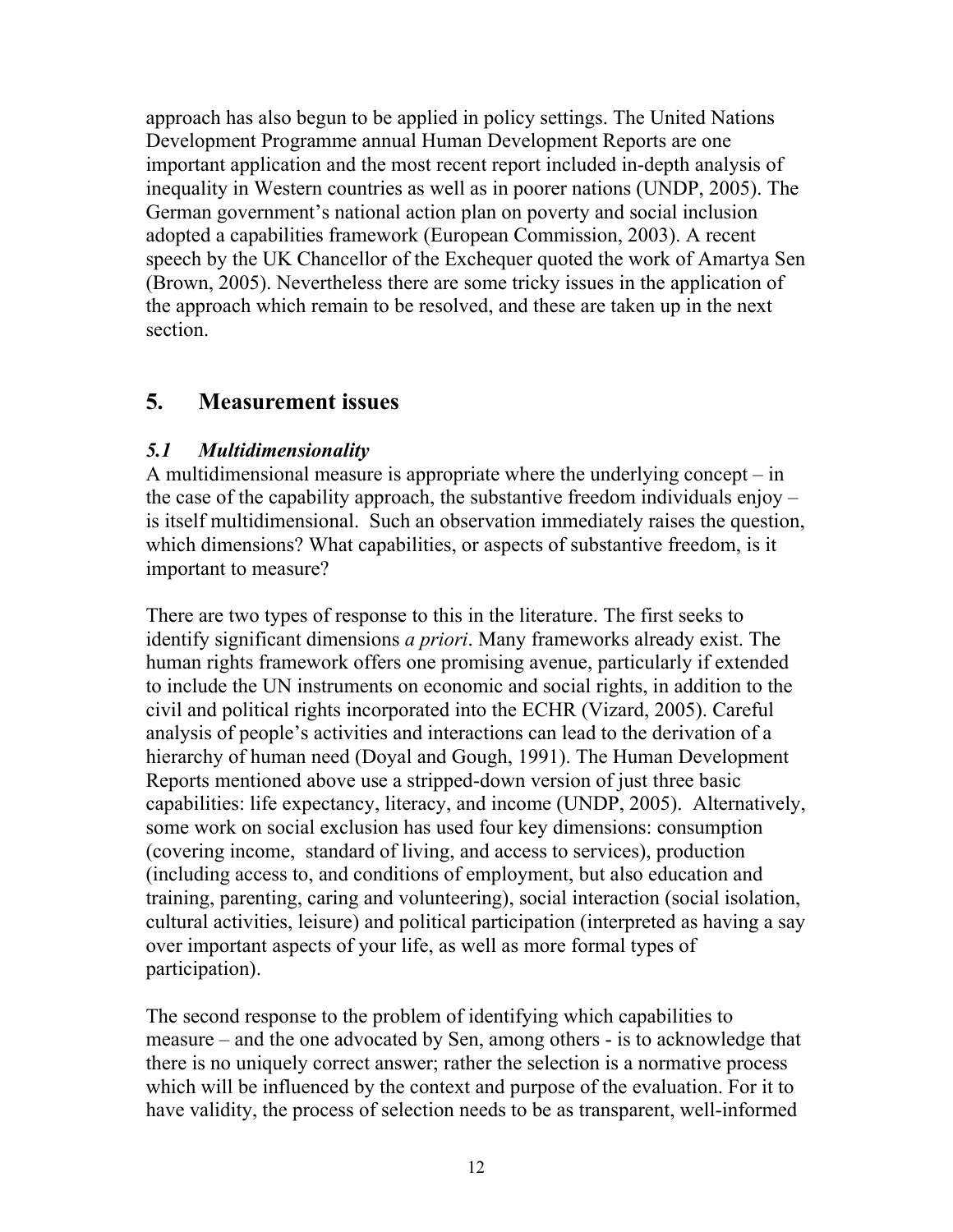and democratic as possible. There are examples of this being put into practice in evaluations of development projects (for example, Alkire, 2002). This interpretation of the capability approach therefore provides a strong rationale for engaging in public consultation.

*A priori* selection of capabilities and public consultation can of course be combined, such that members of the public (in the form of a citizens' jury or some other model) are invited to take a pre-defined list, or a set of criteria, as a starting point for their deliberations.<sup>10</sup>

#### *5.2 Measuring opportunity*

All attempts to measure equality of opportunity face the problem that whilst the actual activities and states of being of individuals are observable, the activities and so on that individuals *could* do, but are choosing not to do, are **unobservable**. As a consequence, if one person is employed and another person is not, it is difficult to be sure whether this is a result of differences in preferences and values, or whether it is the result of differences in the substantive opportunities open to them (i.e. a difference in their capability set).

Fortunately, some activities or states of being are so basic that any difference in outcomes can be assumed to be a result of differences in capabilities, rather than differences in preference or values: no-one would choose to be assaulted, for example, so that if one group is consistently found to be assaulted more often than another, it can safely be concluded that this is due to a lack of substantive freedom rather than the result of free choice. Many human rights, including some economic and social rights at a basic level, are likely to fall into this category.

Another category of capabilities are those where although it is possible to imagine differences in values or preferences that would give rise to differences in outcomes between groups, it is nevertheless legitimate for the purposes of public policy to assume that it is due to differences in capabilities. Examples here might include street homelessness: although there probably are some individuals who would choose to remain on the streets, even if there were suitable alternatives readily available to them, their numbers are vanishingly small and their choice would itself be assumed by many to be evidence of mental illness. Literacy and numeracy, income above the poverty line, and decent housing, to name a few obvious candidates, might also fall into this category.

 $10<sup>1</sup>$ Nussbaum (2000) developed her list of basic capabilities in this way; Robeyns (2003) offers some possible criteria.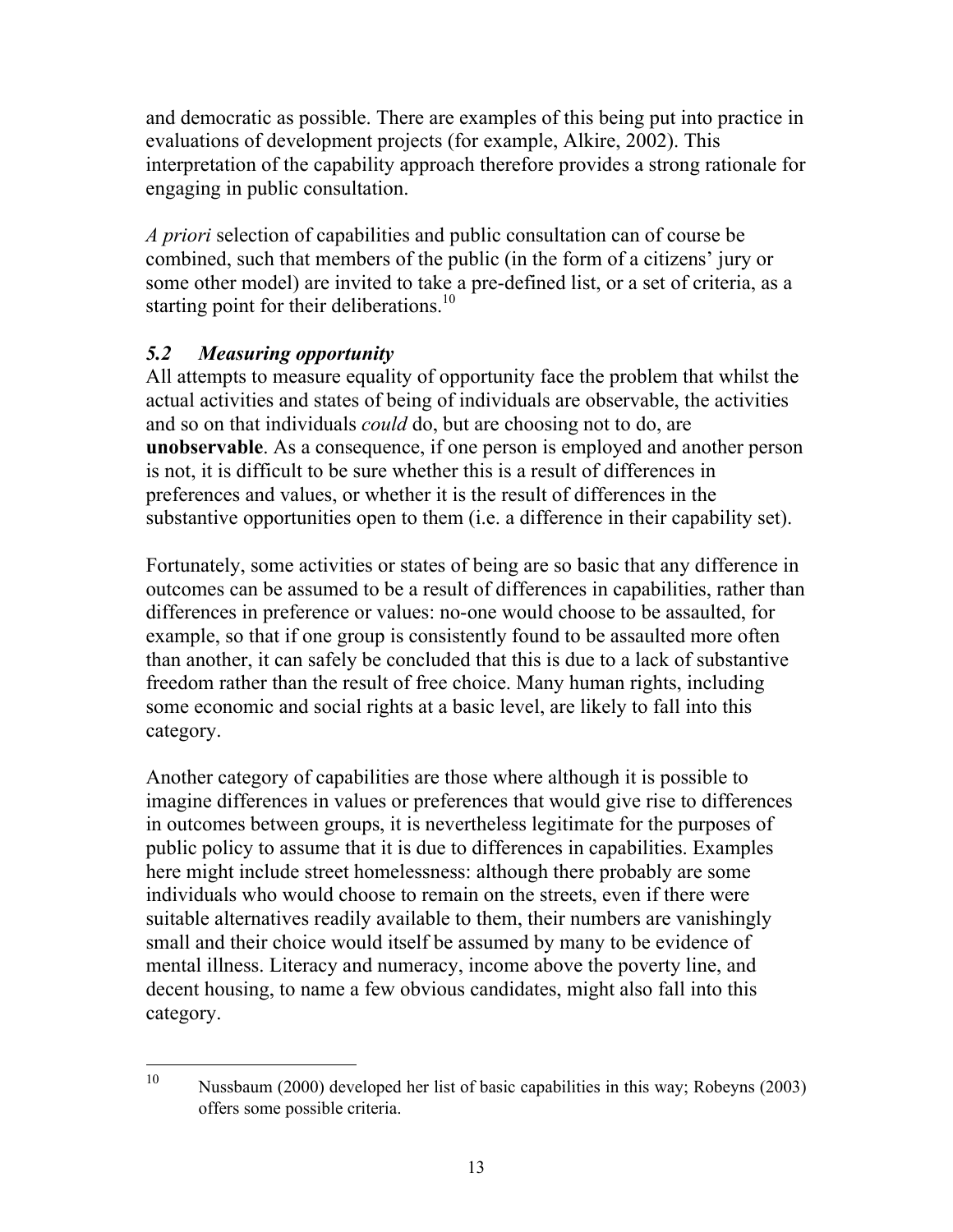Finally, a third category of more complex or sophisticated capabilities might require additional evidence to be brought to bear to determine whether or not differences in outcome are the result of differences in capabilities (Robeyns, 2003). For example, if one observed that participation in civic life varied by religion, one might want to investigate whether this was because religions have differing attitudes towards the value of civic participation. To err on the side of caution, the presumption would have to be that there is no such difference; the burden of proof would rest with those who wish to claim that there is no difference in substantive freedom, despite an observed difference in outcome. One useful observation here is that individual-level differences in taste for civic participation (or whatever), of which of course there are many in any large subgroup of the population, *provided they are not systematically related to the characteristic in question* (in this example, religion), will be differenced out in the comparison between groups (Muslims and Christians). Thus the imaginary critic, who wished to show that the difference in outcome was not the result of a difference in substantive freedom between the two groups, would have to show that there is a relevant systematic difference in values and that these values are freely chosen.

Capabilities could therefore be categorised into a **hierarchy**, looking something like this:

- (i) basic capabilities, where any difference in outcomes can be safely assumed to be the result of differences in substantive freedom;
- (ii) intermediate capabilities, where any difference in outcomes can be assumed, for the purposes of public policy, to be the result of differences in substantive freedom;
- (iii) complex capabilities, where supplementary evidence is needed on whether there are relevant differences in values and preferences between groups.

It is important to keep in mind that inequality of outcome is being used in these instances as proxy for inequality of substantive opportunity. To emphasise this point, it may be worth attempting to add measures of **overall freedom or autonomy**. Some indicators are available, although this is an area is underdeveloped. The 1970 British Cohort Study age 26 survey, for example, included a question asking respondents to choose between two statements: "I usually have free choice and control over my life" and , "Whatever I do has no real effect on what happens to me". Responses have been analysed by disability status (Burchardt, 2005), and further analysis by other characteristics would be possible. A more rigorous survey instrument, known as the locus of control scale, uses responses to several questions to construct an index of fatalism through to self-efficacy (Rotter, 1966). Alternatively, if appropriate long-run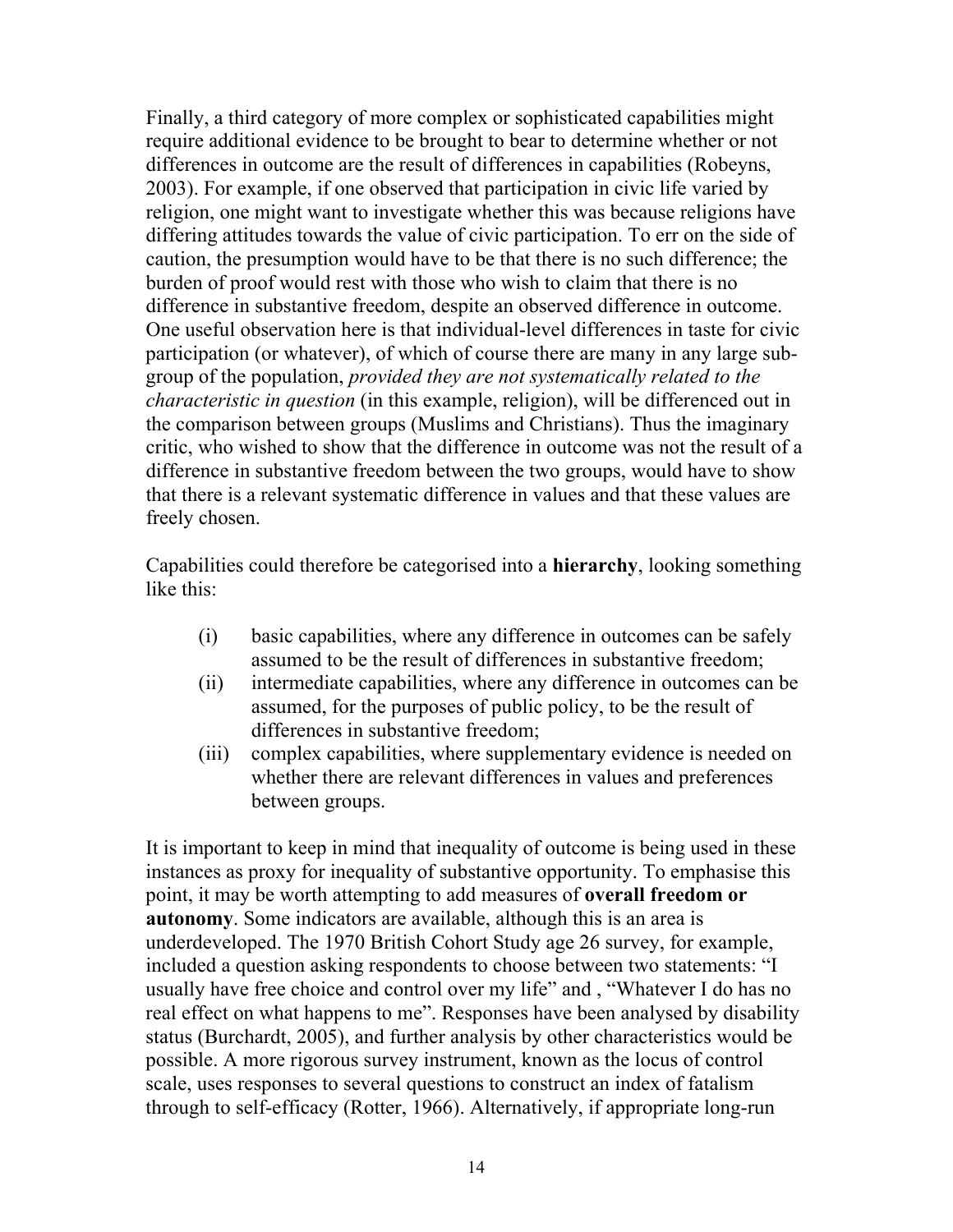longitudinal data are available, an assessment can be made of the extent to which individuals have been able at follow-up to achieve the aspirations expressed at the first interview.

#### *5.3 Aggregation vs prioritisation*

When analysing multiple dimensions and multiple groups, there is always the temptation to aggregate into an index or summary variable so as to be able to arrive at a unique ranking of all individuals or groups. Aside from satisfying a reductionist urge, this has two purposes: to make the information manageable, and to indicate priorities for policy intervention.

However, attempting to summarise inequalities in this way encounters both conceptual and technical difficulties. Firstly, there may be no such thing as "the most unequal individual" (or group); indeed it is difficult to see what meaning can be attached to this idea. Secondly, retaining multi-dimensionality is essential if the analysis of inequality is to reflect the plurality of human ends. My opportunities for social interaction cannot sensibly be traded off against my literacy. Thirdly, calculating inequality across social classes in the distribution of 'apples and pears' is possible because we know how many apples can be purchased for the price of a pear, but there is no comparable metric for the distribution of 'good health and employment', or indeed for many of the other capabilities under consideration.

This is not, though, a counsel of despair. Information can be made more manageable without losing multi-dimensionality by selecting a small number of **headline indicators** corresponding to distinct domains of inequality (for example, consumption, production, social interaction, and autonomy), and presenting other indicators and analysis under each heading. DWP are adopting this approach for their measurements of child poverty (DWP, 2003).

Priorities can be identified by making comparisons within domains of inequality across groups, or within groups across dimensions. Within a given domain, say political participation, it may be possible to determine that the gap between the most and least disadvantaged group by disability status is greater than inequality measured in the same way by sex, for example. However, where the number or size of groups differs substantially, such a comparison may produce little real information (larger groups tend to be closer to the mean).

Finally, cross-group cross-dimension ranking may be possible (if it is considered desirable) for a sub-set of groups or dimensions, namely in those cases where one group is consistently worse off than another. Ranking those instances where one group is worse off on one dimension and another group is worse off on another dimension, requires an additional judgement about the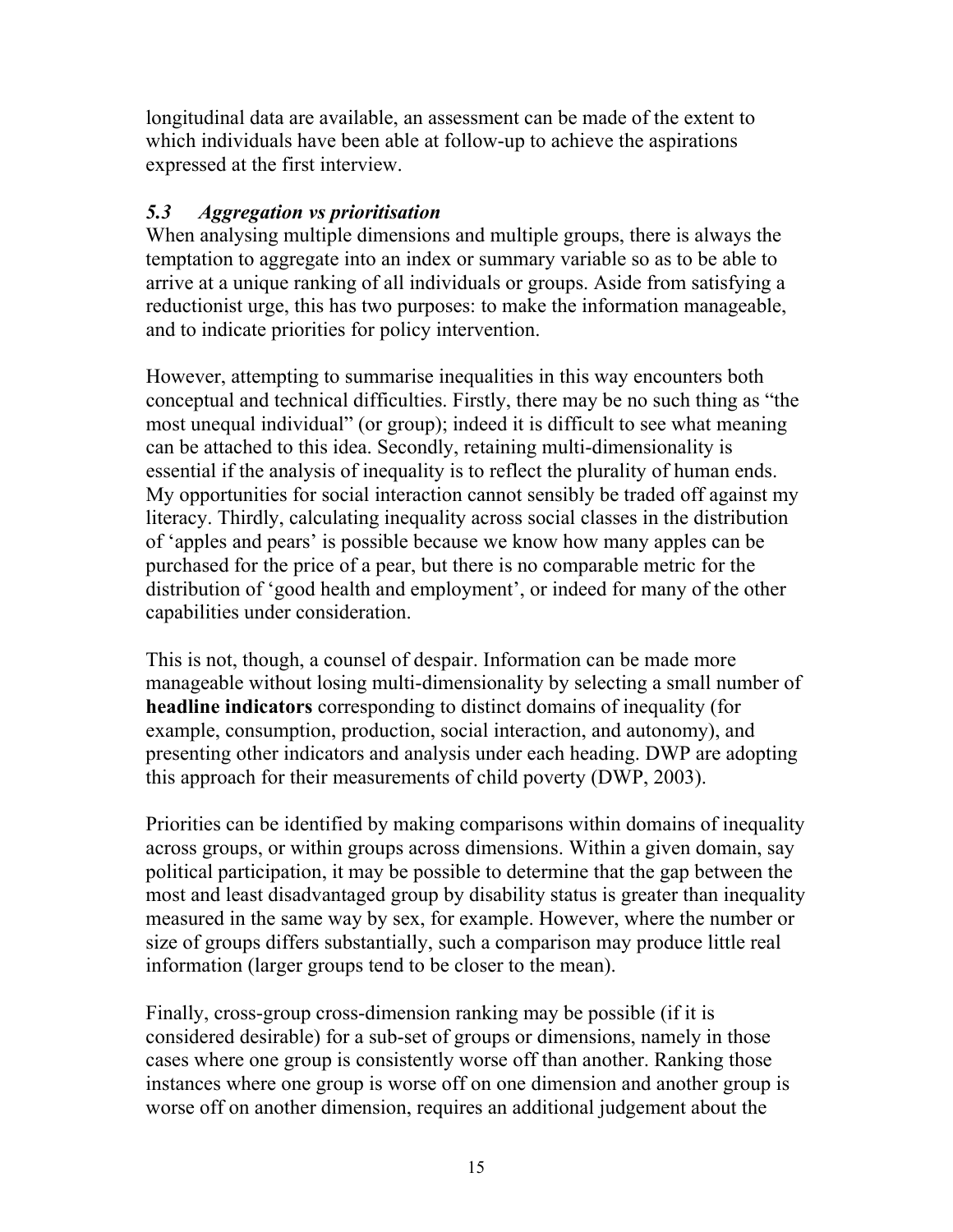relative 'badness' of inequality in the two dimensions respectively, and this may be best avoided. The result is therefore likely to be a **'partial ranking'**. This approach has been discussed and applied extensively in the literature on the capability approach (using terms like partial ordering and vector dominance; see for example, Qizilbash, 2004).

#### *5.4 Inequality within groups*

In undertaking analysis by characteristics such as gender and ethnicity, it is of course important to be aware that averages can conceal considerable variation. In particular some sub-groups may be much more disadvantaged than others. Four further kinds of analysis can improve the sensitivity of the measures, in ascending order of complexity:

- (i) **Measures of distribution** around the average for each main classification. For example, if the distribution of white girls' educational attainment is more widely spread than girls from an Asian background, this may be a cause for concern, even if the mean (or median) is the same.
- (ii) Further breakdowns **specific to the characteristic** in question. For example, when considering inequality between disabled and nondisabled people, further analysis by type and severity of impairment will clearly be important.
- (iii) **Interactions** between different key characteristics *where relevant*. For example, with respect to employment, comparisons by gender and ethnicity jointly are likely to be revealing (for example, whether the gap between male and female employment rates varies by ethnic group).
- (iv) **Other classifications** which could reveal significantly disadvantaged sub-groups across all six key characteristics. One example here might be social class.

With respect to both (iii) and (iv), it is important that the selection of further characteristics for analysis is *hypothesis-driven*, rather than attempting to compute every possible combination (known in the trade as 'kitchen sink' analysis). Is there any reason to believe that differences between age groups in employment rates will vary by sexual orientation? If so, that can be tested. If not, the analysis can be skipped. In general there is a need to balance sensitivity (i.e. detecting inequality where it exists) against clarity (i.e. not losing the message in the detail).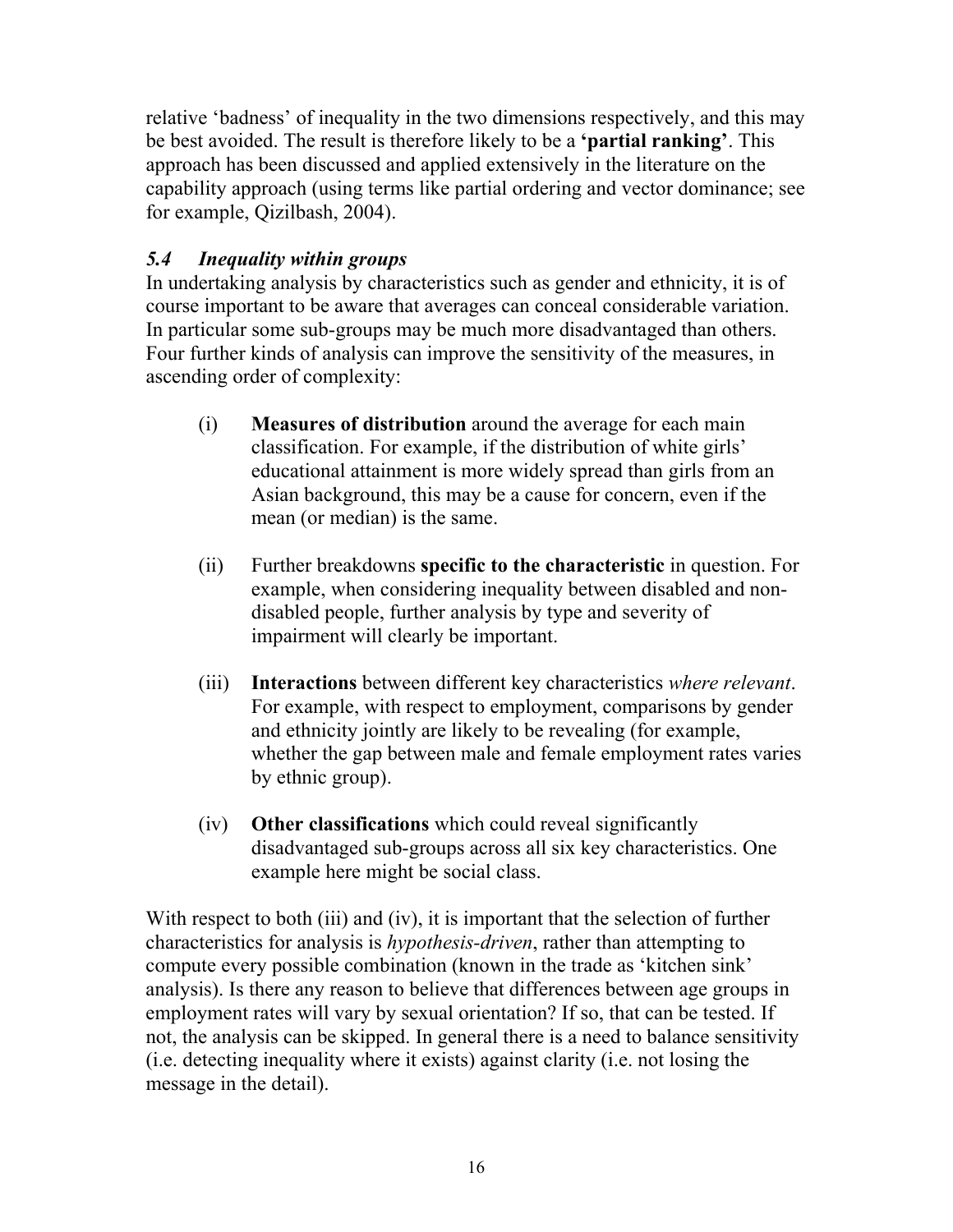## **6. Conclusion**

The ideal measure of inequality for the Equalities Review would meet a number of criteria:

- $\triangleright$  well-grounded theoretically;
- $\triangleright$  multi-dimensional:
- $\triangleright$  transparent;
- $\triangleright$  quantifiable;
- $\triangleright$  capable of tracking change over time;
- $\triangleright$  applicable to inequality for each group (as defined by sex, ethnicity, disability, sexual orientation, religion and age).

The choice of measurement tools depends on what kind of equality or inequality one is seeking to measure – equality of what and equality between whom. This paper has set out a number of options and argued that the capability approach is attractive from a theoretical point of view. Although data availability will impose some limitations on what can be achieved in practice, in principle the capability approach allows all of the measurement criteria listed above to be met.

- $\triangleright$  The capability approach is inherently multi-dimensional, reflecting the plurality of objectives which people have in their lives. *Substantive freedom* consists in the ability to do or be a wide range of things.
- $\triangleright$  The transparency of capability-based measures would be enhanced by engaging in public consultation about which particular capabilities should be selected for measurement, and this strategy is given strong support from within the capability literature.
- $\triangleright$  A hierarchy of measurement, with some capabilities assessed by looking at outcomes, and some evaluated with a mixture of evidence on outcomes and values, allows equality to be quantified without losing the advantages of a concept based on equality of *opportunities*.
- $\triangleright$  Change over time can be detected by narrowing of gaps within or between groups, or within or between domains of inequality.
- $\triangleright$  The capability approach is well-suited to analysis of inequality by characteristics of individuals and has been used extensively for that purpose, especially with respect to sex and ethnicity.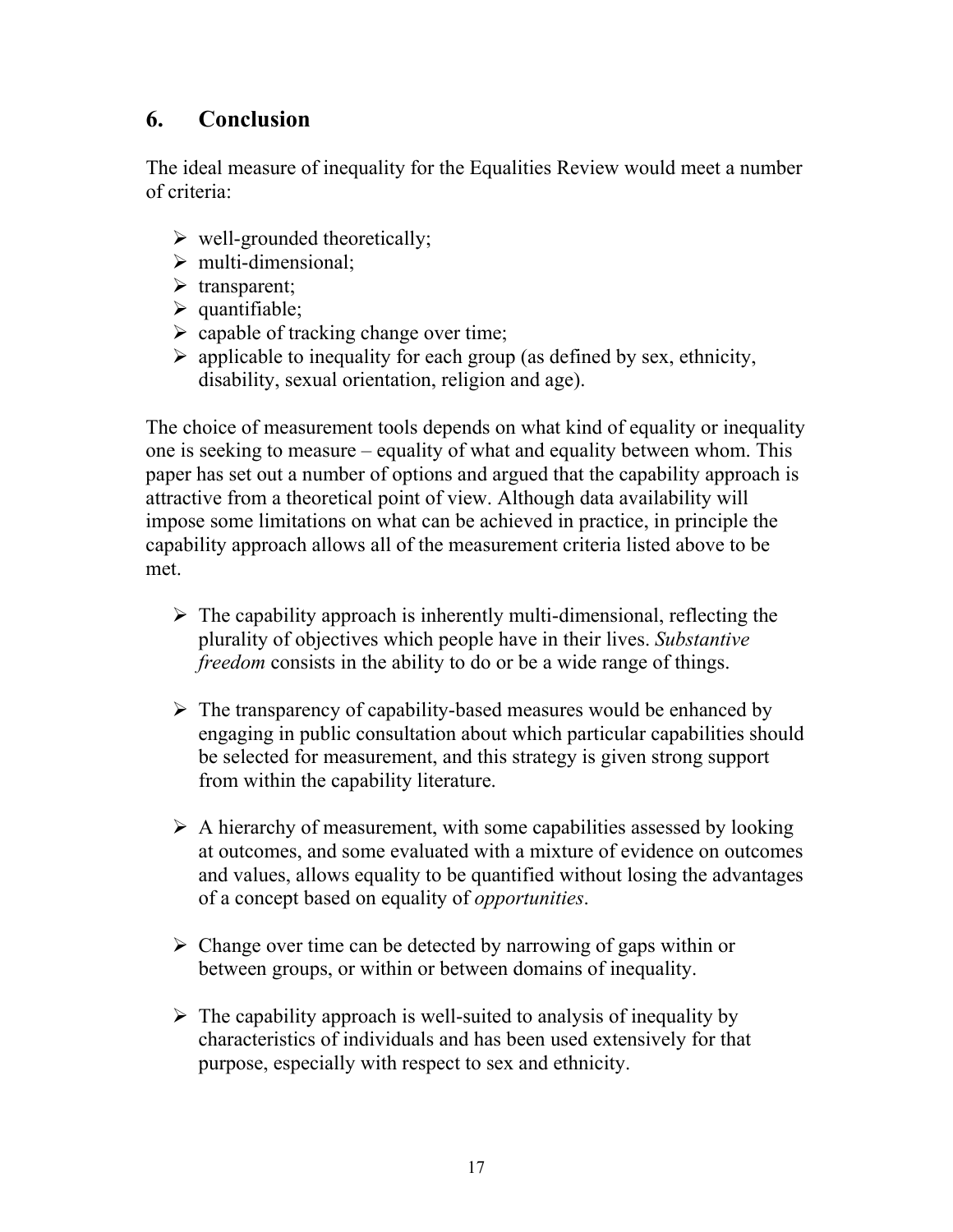#### **References**

Alkire, S. (2002), *Valuing Freedoms: Sen's capability approach and poverty reduction*. Oxford: Oxford University Press.

Arneson, R. (2002), "Egalitarianism", in E. Zalta (ed) *The Stanford Encyclopedia of Philosophy* (Fall 2002 Edition), http://plato.stanford.edu/archives/fall2002/entries/egalitarianism/ (Accessed 9/1/2006)

Brown, G. (2005), Annual UNICEF Lecture, 29 June. (Accessed 9/1/2006) http://www.hmtreasury.gov.uk/newsroom\_and\_speeches/press/2005/press\_60\_05.cfm

Burchardt, T. (2005), *The Education and Employment of Disabled Young People: Frustrated ambition*. Bristol: The Policy Press.

- Doyal, L. and Gough, I. (1991), *A Theory of Human Need*. London: Macmillan.
- Dworkin, R. (2000), *Sovereign Virtue: the theory and practice of equality. Cambridge*, Mass: Harvard University Press.
- DWP [Department for Work and Pensions] (2003), *Measuring Child Poverty*. London: DWP. http://www.dwp.gov.uk/consultations/consult/2003/childpov/final.pdf (Accessed 9/1/2006)
- European Commission (2003), "Strategies to enhance social integration: National Action Plan against poverty and social exclusion 2003-2005. Germany". Directorate-General for Employment, Social Affairs and Equal Opportunities.

www.europa.eu.int/comm/employment\_social/social\_inclusion/docs/nap\_03\_05\_en\_f assung.pdf (Accessed 9/1/2006)

- HDCA [Human Development and Capability Association] (2005), http://www.fas.harvard.edu/~freedoms/index.cgi (Accessed 9/1/2006)
- Nussbaum, M. (2000), *Women and Human Development*. Cambridge: Cambridge University Press.
- Qizilbash, M. (2004), "On the arbitrariness and robustness of multidimensional poverty rankings", *Journal of Human Development*, 5(3): 355-375.
- Robeyns, I. (2003), "Sen's capability approach and gender inequality: selecting relevant capabilities", *Feminist Economics*, 92(2-3): 61-92.
- Roemer, J. (1998), *Equality of Opportunity*. Cambridge, Mass: Harvard University Press.